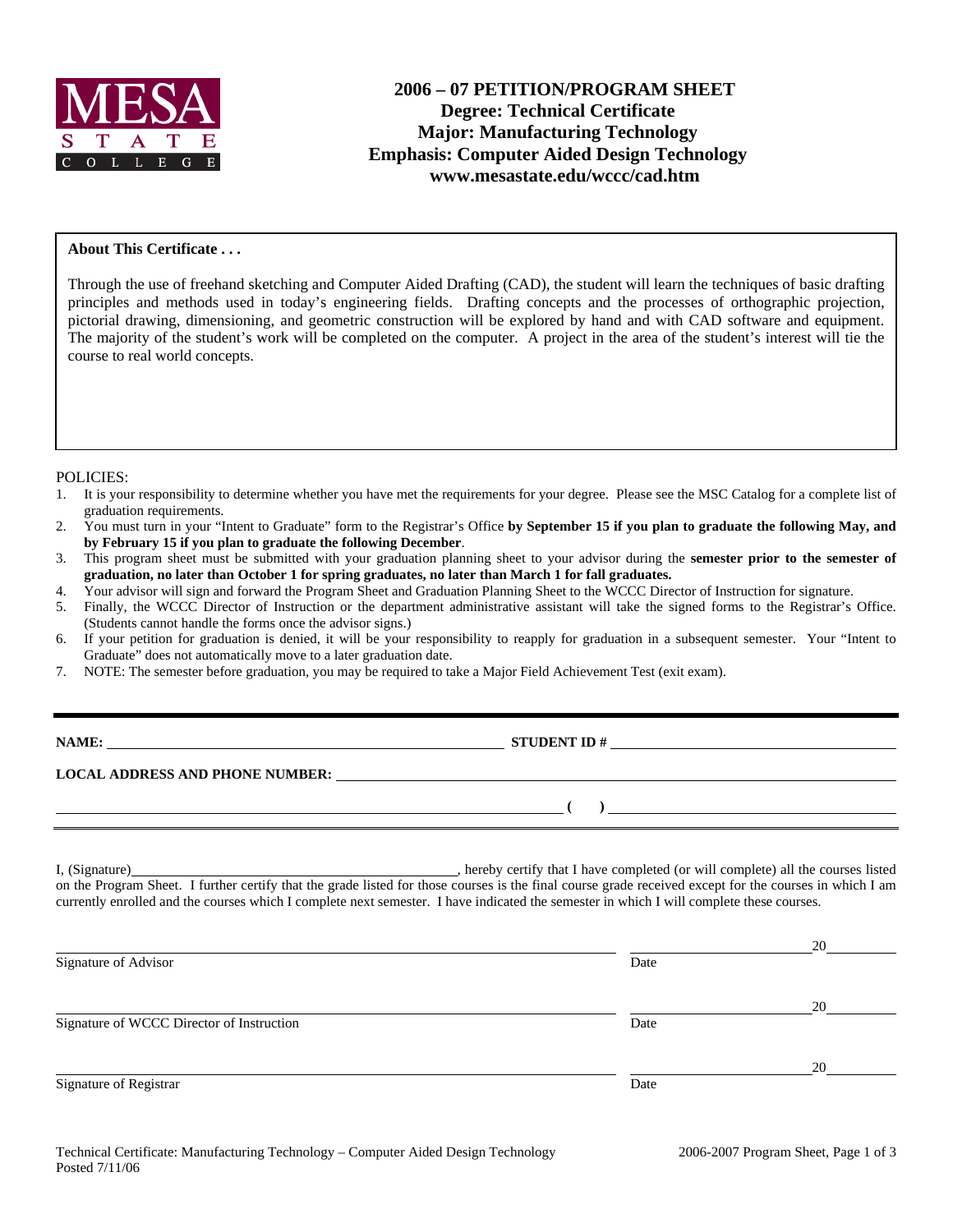- A cumulative grade point average of 2.0 or higher must be maintained for all courses taken and a "C" or better must be achieved in each course which comprises the area of emphasis or specialization for CADT.
- It is recommended that students work closely with a faculty advisor when selecting appropriate courses and scheduling classes.

**Technical Certificate: Manufacturing Technology – Computer Aided Design Technology** (34 Semester Hours)

| Course      | No.   | Credit | Grade Term                                                                                                                                                                                                                                                                                                          | Year | Trns/Subs                                                                                                                                                                                                                                                                                                           | Course                                                | No.   | Credit | Grade                                                    | Term | Year | Trns/Subs                                                                           |
|-------------|-------|--------|---------------------------------------------------------------------------------------------------------------------------------------------------------------------------------------------------------------------------------------------------------------------------------------------------------------------|------|---------------------------------------------------------------------------------------------------------------------------------------------------------------------------------------------------------------------------------------------------------------------------------------------------------------------|-------------------------------------------------------|-------|--------|----------------------------------------------------------|------|------|-------------------------------------------------------------------------------------|
| <b>CADT</b> | 101   |        |                                                                                                                                                                                                                                                                                                                     |      | <u>in the same same same same</u>                                                                                                                                                                                                                                                                                   | <b>ENGL</b>                                           | - 111 |        |                                                          |      |      | $\frac{3}{2}$ $\frac{1}{2}$ $\frac{1}{2}$ $\frac{1}{2}$ $\frac{1}{2}$               |
| <b>CADT</b> | 102   |        |                                                                                                                                                                                                                                                                                                                     |      |                                                                                                                                                                                                                                                                                                                     | MAMT                                                  | 105   |        |                                                          |      |      | $\frac{2}{\sqrt{2}}$ $\frac{2}{\sqrt{2}}$ $\frac{2}{\sqrt{2}}$ $\frac{2}{\sqrt{2}}$ |
| <b>CADT</b> | 106   |        | $\frac{3}{2}$ $\frac{1}{2}$ $\frac{1}{2}$ $\frac{1}{2}$ $\frac{1}{2}$                                                                                                                                                                                                                                               |      |                                                                                                                                                                                                                                                                                                                     | MAMT                                                  | - 106 |        | <u>In the set of the set of <math>\frac{1}{2}</math></u> |      |      |                                                                                     |
| <b>CADT</b> | 107   |        |                                                                                                                                                                                                                                                                                                                     |      | $\frac{3}{2}$ $\frac{1}{2}$ $\frac{1}{2}$ $\frac{1}{2}$ $\frac{1}{2}$ $\frac{1}{2}$ $\frac{1}{2}$ $\frac{1}{2}$ $\frac{1}{2}$ $\frac{1}{2}$ $\frac{1}{2}$ $\frac{1}{2}$ $\frac{1}{2}$ $\frac{1}{2}$ $\frac{1}{2}$ $\frac{1}{2}$ $\frac{1}{2}$ $\frac{1}{2}$ $\frac{1}{2}$ $\frac{1}{2}$ $\frac{1}{2}$ $\frac{1}{2}$ | <b>UTEC</b>                                           | 107   |        |                                                          |      |      | $\overline{4}$                                                                      |
| <b>CADT</b> | 108   |        | $\frac{3}{2}$ $\frac{1}{2}$ $\frac{1}{2}$ $\frac{1}{2}$ $\frac{1}{2}$ $\frac{1}{2}$                                                                                                                                                                                                                                 |      |                                                                                                                                                                                                                                                                                                                     | Electives (with advisor's approval, 3 semester hours) |       |        |                                                          |      |      |                                                                                     |
| <b>CADT</b> | 109   |        | $\frac{3}{2}$ $\frac{1}{2}$ $\frac{1}{2}$ $\frac{1}{2}$ $\frac{1}{2}$                                                                                                                                                                                                                                               |      |                                                                                                                                                                                                                                                                                                                     |                                                       |       |        |                                                          |      |      |                                                                                     |
| <b>CADT</b> | - 110 |        |                                                                                                                                                                                                                                                                                                                     |      |                                                                                                                                                                                                                                                                                                                     |                                                       |       |        |                                                          |      |      |                                                                                     |
| <b>CADT</b> | 120   |        | $\frac{3}{2}$ $\frac{1}{2}$ $\frac{1}{2}$ $\frac{1}{2}$ $\frac{1}{2}$ $\frac{1}{2}$ $\frac{1}{2}$ $\frac{1}{2}$ $\frac{1}{2}$ $\frac{1}{2}$ $\frac{1}{2}$ $\frac{1}{2}$ $\frac{1}{2}$ $\frac{1}{2}$ $\frac{1}{2}$ $\frac{1}{2}$ $\frac{1}{2}$ $\frac{1}{2}$ $\frac{1}{2}$ $\frac{1}{2}$ $\frac{1}{2}$ $\frac{1}{2}$ |      |                                                                                                                                                                                                                                                                                                                     |                                                       |       |        |                                                          |      |      |                                                                                     |
|             |       |        |                                                                                                                                                                                                                                                                                                                     |      |                                                                                                                                                                                                                                                                                                                     |                                                       |       |        |                                                          |      |      |                                                                                     |

## **Technical Certificate: Manufacturing Technology–Computer Aided Design Technology** (34 Semester Hours)

### **Required Courses:**

 CADT 101 Introduction to Computers CADT 102 Architectural/Civil Print Reading CADT 106 Computer Aided Design CADT 107 Advanced Computer Aided Design CADT 108 CAD – Mechanical CADT 109 CAD – Mechanical Advanced CADT 110 CAD Application CADT 120 Intro to Still Images ENGL 111 English Composition MAMT 105 Print Reading/Sketching MAMT 106 Geometric Tolerancing UTEC 107 Math for Technology Electives (3 semester hours with advisor's approval)